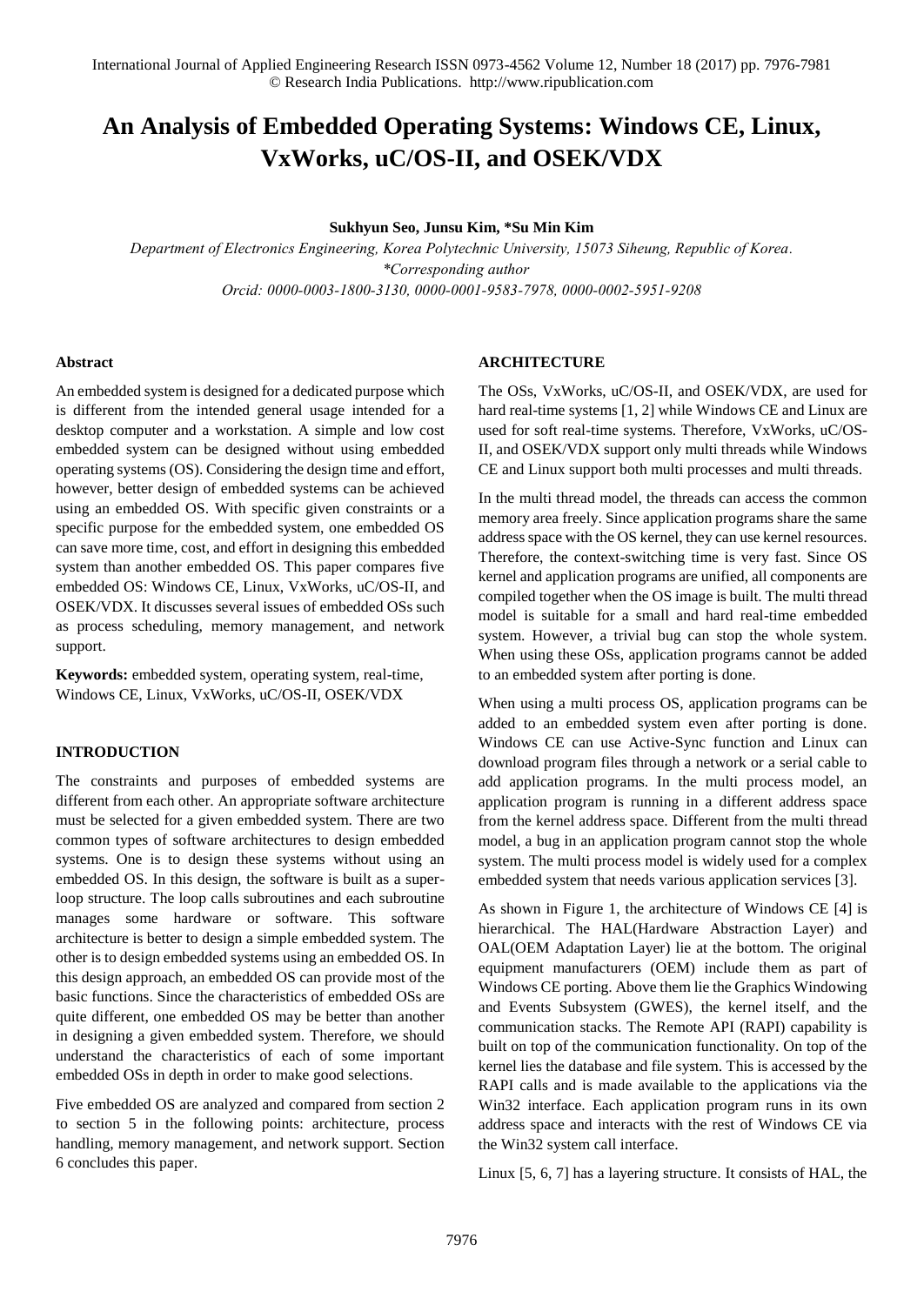Linux kernel, and several modules as in Figure 2. The HAL has hardware dependent code to support a wide range of processors. The Linux kernel consists of five subsystems: the process scheduler, the memory manager, the virtual file system, the network interface, and inter-process communication. Since the Linux kernel is monolithic, it consists of one layer in itself. If any subsystem is modified, whole kernel must be built again. But, device driver modules can be attached dynamically.





As in Figure 3, VxWorks [8, 9, 10] comes with kernel, board support pakages, and a middleware for device drivers. The operating system supports useful application support such as file system, network stack, and inter-process communications. The OS kernel is separate from middleware, applications and other packages, which enable easier bug fixed and testing of new features.

The OS, uC/OS-II [11], is a very small micro-kernel real-time OS. It has only basic OS services such as task management





**Figure 3**. VxWorks architecture. **Figure 4**. uC/OS-II Kernel architecture.



**Figure 5**. Layer model of OSEK/VDX with OSEK OS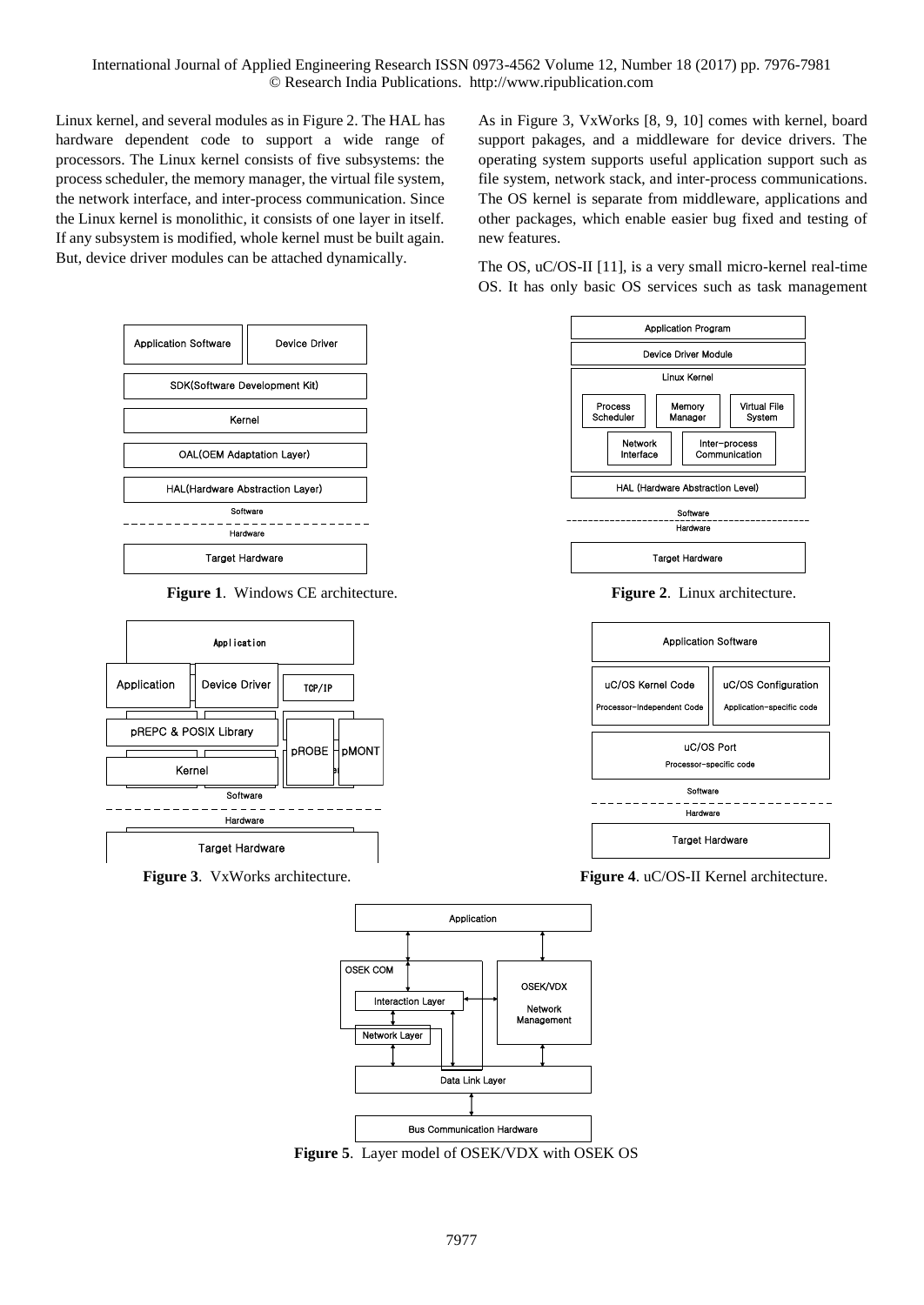services, time management services, inter task communication (ITC) services, and memory management services. Figure 4 shows the structure of the uC/OS-II kernel.

Figure 5 shows a layer model of OSEK/VDX with the OSEK OS [12, 13, 14]. The interaction layer provides the API, OSEK/VDX COM, to support the transfer of messages within and between network stations. For network communication, the interaction layer uses services provided by the lower layers. The network layer provides a protocol for the unacknowledged and segmented (USDT) transfer of application messages. The data link layer defines an open interface so that the OSEK/VDX protocols can interface with different type of buses. ECUinternal communication is handled by the interaction layer only.

# **PROCESS**

Windows CE is a preemptive multitasking OS that supports processes and threads. Preemption conforms to only thread priority. A higher priority thread preempts a lower priority thread when it is ready to run. The same priority threads are scheduled according to a round-robin method. The default thread quantum is 100ms configurable by an OEM in the OEM adaptation layer (OAL). Multiple threads support 256 thread priorities. There are no more than 32 processes in one Windows CE system. However there is no theoretically limit on the number of threads in the system. Practically, the total number of threads is determined by available RAM resources.

The older version of the Linux kernel was not preemptive and did not support real-time. But Linux kernel 2.6 is a completely preemptive multitasking OS and supports real-time property. Linux also supports processes and threads. The Linux kernel 2.6 introduces new O(1) scheduler. The scheduler of this Linux kernel can perform scheduling in constant time. The Linux kernel distinguishes between one more type of process, a realtime process. The real-time process exists outside of the scheduler logic and always has highest priority. If processes have the same priority, they are scheduled by round-robin scheduling. The Linux kernel support dynamic priority-based scheduling for the real-time property.

The OS, VxWorks, is a preemptive multi-tasking OS. VxWorks has two major scheduling algorithms such as priority scheduling and round round-robin scheduling. In priority scheduling gives a priority to each process (thread). The highest priority thread is to be executed first and so on. The same priority processes are executed on a first come first serve basis. Priority can be decided based on time requirement, memory requirement or any other resource requirement. The Round-Robin is the scheduling algorithm used by the CPU during execution of the process. It is specially designed for time sharing systems. In round-robin scheduling assigned a fixed time to each process. Mean once a process is executed in a given time period then other process is permitted to execute for a given time period. The programmer defines the Task ID. In the user's point of view, the task's name is a unique ID identifying a task.

The OS, uC/OS-II, is also a preemptive multi-tasking OS. Each task has its unique priority and the highest priority task always runs first. uC/OS-II does not support round-robin scheduling. The OS, uC/OS-II, supports only the priority-based scheduling method. The maximum number of tasks is 64. Since tasks from priority 0 to 3 and from priority 60 to 63 are reserved for the OS, there remain 56 available tasks. Different from VxWorks, a user defines a uC/OS-II's task ID and a task does not have its name. Since the priority of each task is the same as its ID, the same task IDs cannot be used.

Two different task concepts are provided by the OSEK/VDX OS. A task is either basic or extended. It is either preemptive or non-preemptive. It has a statically defined priority and can suspend execution while waiting for an event. The combination of these and other attributes creates a conformance class. The task switching within OSEK/VDX OS is performed by a scheduler using one of three possible policies: non-preemptive, fully preemptive, or mixed preemptive. The non-preemptive scheduling policy of the OSEK/VDX OS is invoked in an application in which none of the tasks are configured as preemptive. Next, a fully preemptive scheduling policy is invoked in an application where all of the tasks are configured as preemptive tasks. Finally, the mixed preemptive scheduling policy is invoked in an application where some tasks have preemption enabled and other tasks have preemption disabled. Typically, an application operates in a mixed preemptive mode if most tasks can be preempted safely; however, a few tasks must run to completion without being preempted.

Every OS has a proper scheduling method for a real-time system. If hard real-time properties are needed, VxWorks, uC/OS-II and OSEK/VDX are suitable. If the system has to support multimedia or a heavy load, Windows CE and Linux are more suitable.

# **MEMORY MANAGEMENT**

Windows CE uses paged virtual memory that is the unit of protection and memory allocation. The use of virtual memory is closely related to multi-programming. Each process operates in its own environment and address space. Since each process has its own page table, a different page table is used on process switching. Due to memory protection among processes, Widows CE requires its processors to have MMU (memory management unit). This results in more complex processors [2, 3]. Windows CE provides only one virtual addresses space of 4 GB for all the applications to use. The system still maintains protection between processes. The virtual memory space is split between Kernel-mode and User-mode. Kernel space is all addresses at or above 2G. The user space is below 2G. The Kernel space uses only Kernel-mode code with privileged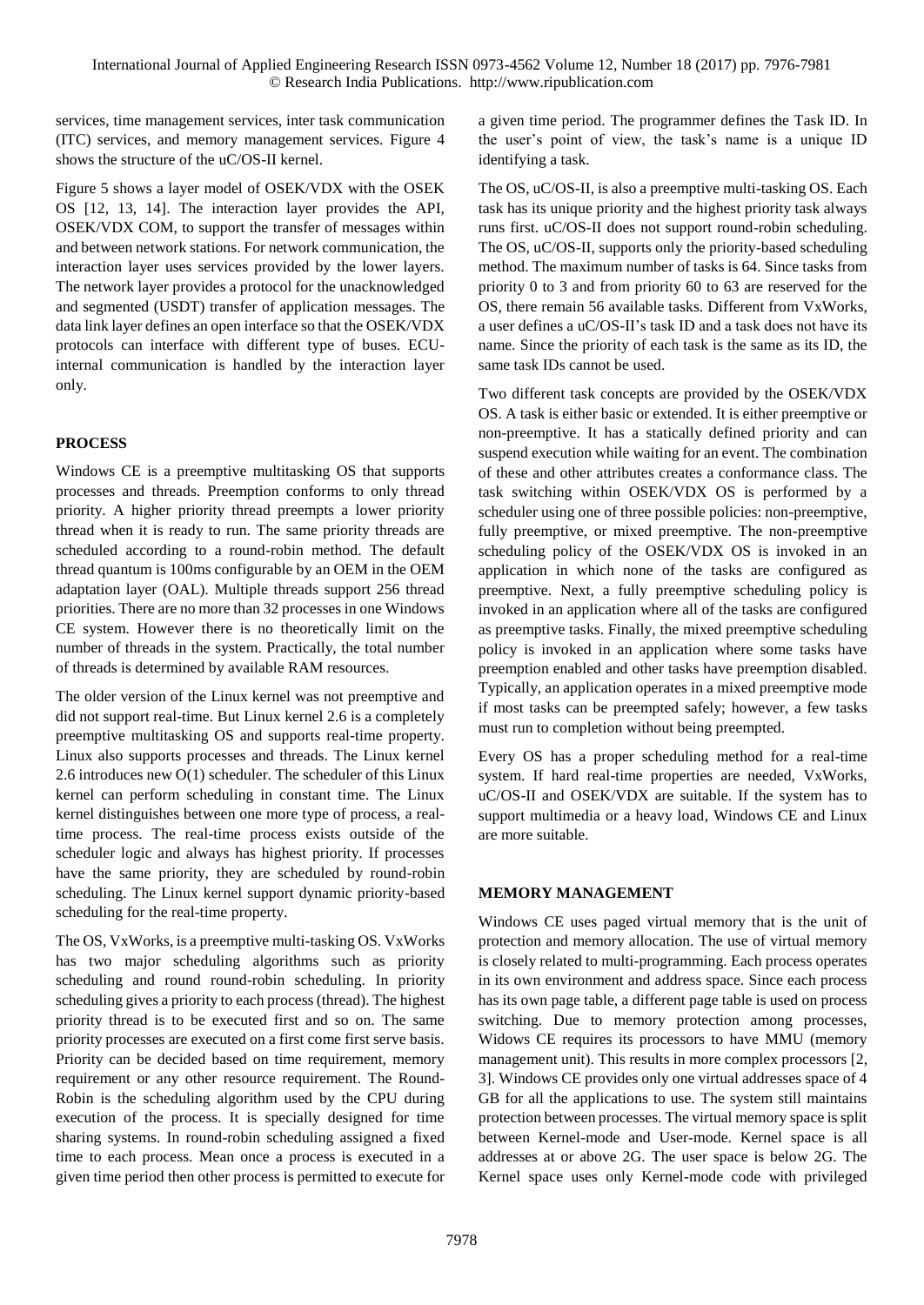access and mostly static mapped virtual addresses. User space is organized as 64 slots of 32 MB; each process gets one slot. The maximum memory of an application is 32 MB.

The Linux kernel manages memory through the Memory Manager Subsystem illustrated in Figure 2. The Linux kernel also supports virtual memory management with a MMU and also physical memory management with a MMU-less processor. The memory management strategy depends on properties of the MMU. For example, paging memory allocation with the Buddy algorithm is used in ARMcompatible processors. Kernel space is above 1GB; and, user space is below 3GB. Dynamic memory allocation and dynamic stack size are supported. For a MMU-less processor, some parts of the Linux kernel are re-implemented. The fork, brk, malloc and some kernel functions are modified for the MMU-less processor; and, a flat-memory model is used. Then core part of physical memory management is in the HAL layer; and, the virtual memory manager, like the Slab Allocator, is in the kernel.

The OS, VxWorks, uses two conceptual ways to allot necessary memory to tasks. One is allotting various segments or memory that are not necessarily contiguous to a task. It allots the same memory amount that each task asks. While this is efficient memory utilization, it results in memory fragmentation problems and results in low system performance because of the complex inner mechanism. The other is allotting a multiple number of fixed amounts of memory. While this is not efficient memory utilization, it does not result in memory fragmentation problems. It does result in high sys-tem performance. As was explained previously, VxWorks does not support memory protection; and, every task share same memory address.

The OS, uC/OS-II, provides an integral number of blocks. One type of block exists or several types of blocks may exist. All blocks of each type have the same amount of memory. If several types of blocks are used, it does not make memory fragmentation problems. Each task in a uC/OS-II OS environment requires its own stack where the size may be different from another stack size. This can reduce the amount of memory needed in applications.

The OSEK/VDX OS specification does not support memory management functionality at runtime. The complete memory is allocated statically at system configuration time. The OS objects do not share common memory areas. This restriction does not allow the most efficient usage of RAM. It does greatly increases system stability and reduces the runtime overhead of the OS.

# **NETWORK SUPOORT**

Windows CE supports the SNMP (Simple Network Management Protocol), TCP/IP, NDIS (Network Driver Interface Specification), and WinInet that is used to access HTTP service and FTP service in an Internet application program. Windows CE includes support for native Wi-Fi wireless local area networks (WLANs), Bluetooth, IrDA and ICS(Internet Connection Sharing). Windows CE 5.0 adds support for Dynamic Host Configuration Protocol for IPv6, called DHCPv6 Lite, which passes configuration data to devices in a TCP/IPv6 network.

Since Linux supports most protocols used in the Internet, it can support various functions needed in a web server, an E-mail server, a DHCP server, a DNS server, and a FTP server. Linux supports a network file system for Unix such as NFS or AFS. It can also exchange data with a Windows system because it supports Samba. Also, Linux supports most wireless network protocols, just as Windows CE, such as WLAN and IrDA.

The OS, VxWorks, has a stand-alone network protocol stack. xWorks includes drivers that support network connections over serial lines (using SLIP or CSLIP) or Ethernet networks (IEEE 802.3). It also supports connections over a backplane bus using shared memory. The VxWorks network stack uses the Internet protocols, based on the 4.4 BSD TCP/IP release, for all network

|                     | Windows CE     | Linux           | <b>VxWorks</b>  | $uC/OS-II$     | <b>OSEK/VDX</b> |
|---------------------|----------------|-----------------|-----------------|----------------|-----------------|
| <b>IDE</b> support  | Yes            | No              | Yes             | No             | <b>Yes</b>      |
| <b>Support CPUs</b> | 32Bit (MMU)    | 16Bit or Higher | 16Bit or Higher | 8Bit or Higher | 8Bit or Higher  |
| Memory              | 350KB          | 125 - 512KB     | 60-100KB        | $3-5KB$        | 8-512KB         |
| GUI support         | Yes            | Yes             | N <sub>o</sub>  | N <sub>0</sub> | N <sub>0</sub>  |
| Network support     | Very Good      | Very Good       | Good            | N <sub>0</sub> | Very Good       |
| User friendly       | Very Good      | Good            | Good            | <b>POOR</b>    | Good            |
| Real Time           | Soft           | Soft            | Hard            | Hard           | Hard            |
| System modification | N <sub>o</sub> | Yes             | N <sub>o</sub>  | Yes            | Yes             |

**Table 1:** The characteristics of each OS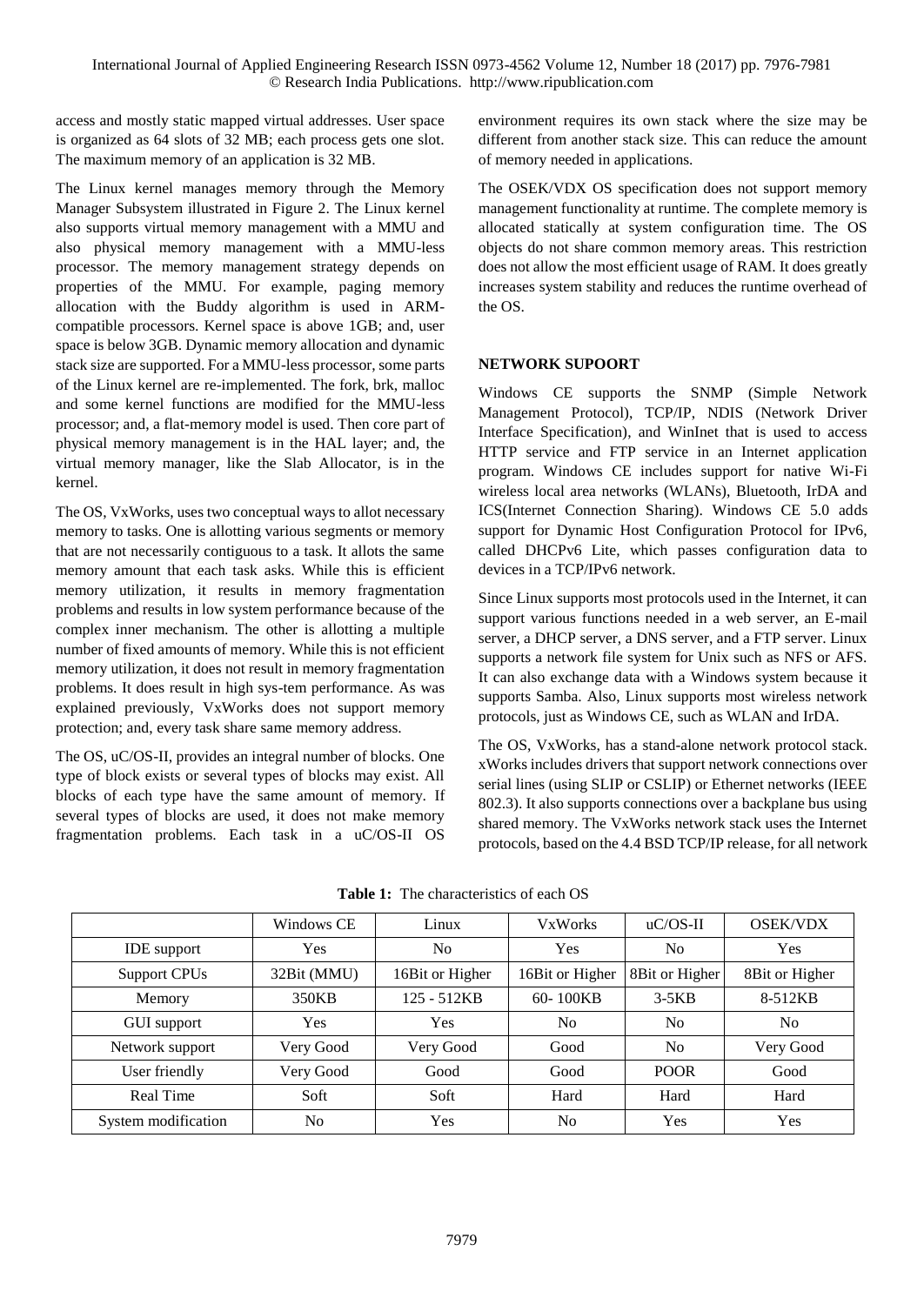communications. In addition to the remote access provided by Tornado, VxWorks supports remote command execution, remote login, and remote source-level debugging. VxWorks also supports standard BSD socket calls, remote procedure calls, SNMP, remote file access, boot parameter access from a host, and proxy ARP networks.

Since uC/OS-II does not have a network function, its designer must implement the desired network function by software or hardware.

Since the Network Management (NM) Components of OSEK/VDX was originally developed for an automotive environment, the network is assumed to be static. This means that the total set of possible nodes on the network is fixed and known by every node on the network. The OSEK/VDX OS's NM supports protocols dedicated for an automotive network such as CAN and LIN.

### **CONCLUSION**

Usually, an embedded system has limited resources. Therefore, embedded OSs must be able to operate within the environments of these limitations. This paper analyzed and compared five OSs that can be used in embedded systems. As shown in Table 1, since the characteristics of these OSs are different from each other, designers must select an appropriate OS for the desired embedded system.

Since Widows CE provides very good IDE tools, various OS services, and a GUI (Graphic User Interface), it is suitable for designing a high-performance multimedia product. However, Windows CE requires high-performance 32-bit processors that must include MMUs. Windows CE is not suitable for a time critical application because it cannot support hard real-time.

Linux supports more processors than Windows CE. Since the Linux kernel source code is open, it is quite flexible. The release of Linux kernel 2.6 is more stable; and, this release supports soft real-time. However, the development environment of Linux is not as good as Windows CE.

Since VxWorks is a hard RTOS, VxWorks is suitable for a time critical application. Compared with Windows CE or Linux, VxWorks requires much simpler hardware. It is easy to develop device drivers. The development environment of VxWorks is good. However, VxWorks is not suitable for a graphical application because VxWorks does not support a GUI. The VxWorks OS is extremely stable and provides time critical support. Thus it is used for satellite systems and automatic spacecraft.

Since uC/OS-II provides only kernel code, there are few OS services. Therefore, designers must develop many system programs. However, uC/OS-II requires minimum hardware. We can build an embedded system on a one-chip micro controller by using uC/OS-II. Also, since uC/OS-II is open, it has similar advantages to Linux. The uC/OS-II OS was developed for educating students. Its source codes are very easy and well-documented.

The OSEK/VDX OS is also a hard RTOS. It is designed to provide optimal timing performance and is capable of meeting the tough demands of any processor. OSEK/VDX OS is used in many car designs. Some vehicles have many ECUs for engine, body, steering, and other parts. Since ECUs are controlled in a vehicle-network and a vehicle is a critical system, the OS for an ECU must be time critical and very stable.

#### **ACKNOWLEDGEMENT**

This work was supported by the National Research Foundation of Korea (NRF) grant funded by the Korea government (MSIP) (No.2017R1C1B1004322)

# **REFERENCES**

- [1] J. W. Liu, Real-Time Systems. Prentice Hall, 2000.
- [2] G. C. Buttazzo. "Hard Real-Time Computing Systems:Predictable Scheduling Algorithms and Applications", Springer Science & Business Media, 2011.
- [3] Bic, L.F. and A.C. Shaw, "Operating Systems Principles", PrenticeHall,2003
- [4] C. M. Netter and L. F. Baceller, "Assessing the realtime properties of Windows CE 3.0," ISORC-2001 Proceedings of Fourth IEEE International Symposium 2001, pp. 179-184, 2001.
- [5] G. Newell, "Analysis of the Top 10 Linux Operating Systems," [Online]. Available: [http://www.everydaylinuxuser.com/2014/02/analysis](http://www.everydaylinuxuser.com/2014/02/analysis-of-top-10-%20linux-operating.html)[of-top-10- linux-operating.html](http://www.everydaylinuxuser.com/2014/02/analysis-of-top-10-%20linux-operating.html)
- [6] T. Nakajima, M. Iwasaki and S. Ochiai, "Issues for making Linux predictable," Proceedings of the Applications and the Internet (SAINT) Workshops 2002, pp. 8-14, 2002.
- [7] Ivan Bowman, Conceptual Architecture of the Linux Kernel,"
	- http://plg.uwaterloo.ca/~itbowman/CS746G/a1.
- [8] http://en.wikipedia.org/wiki/VxWorks.
- [9] Wind River VxWorks Platforms 6.9 documentation. [Online]. Available: [http://www.windriver.com](http://www.windriver.com/)
- [10] http://www.scribd.com/doc/3792519/ Vxworks-Vs-RTLinux.
- [11] Jean J. Labrosse, MicroC/OS-II The Real-Time Kernel, CMP Books, 2002.
- [12] OSEK/VDX Binding Specification 1.4.1,